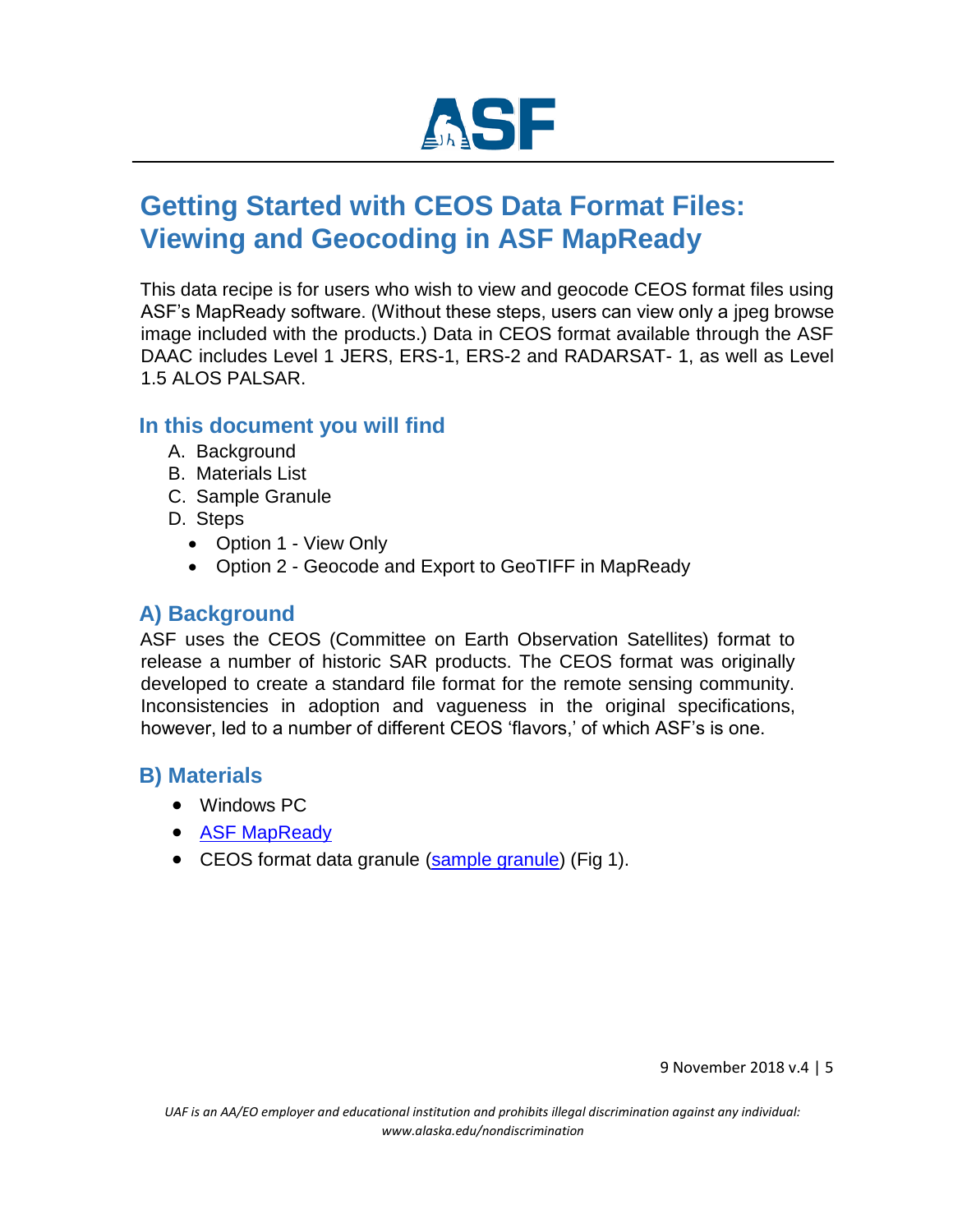## **C) Sample Granule**



*Figure 1: Sample granule image. Part of the Blue Ridge Mountains in Virginia. © JAXA/METI 2008.*

### **D) Steps**

#### **1) Download Materials**

- a) Downloa[d](https://www.asf.alaska.edu/data-tools/mapready/) [ASF](https://www.asf.alaska.edu/data-tools/mapready/) [MapReady](https://www.asf.alaska.edu/data-tools/mapready/)
- b) Install MapReady using the Installation Wizard
- c) Download a CEOS formatted data granule from [Vertex](https://vertex.daac.asf.alaska.edu/) [\(C](https://vertex.daac.asf.alaska.edu/)EOS formatted datasets include Level 1 JERS, ERS-1, ERS-2 and RADARSAT-1, as well as L[e](https://datapool.asf.alaska.edu/L1.5/A3/ALPSRP121230740-L1.5.zip)vel 1.5 ALOS PALSAR) or use the [Sample](https://datapool.asf.alaska.edu/L1.5/A3/ALPSRP121230740-L1.5.zip) [Granule.](https://datapool.asf.alaska.edu/L1.5/A3/ALPSRP121230740-L1.5.zip)
- d) Create a working directory and extract the *.zip* file
- **2) View Data –** Two Options
	- **a) Option 1:** *View Only*

**Note:** This option simply opens the granule for closer inspection. See Option 2 for projection and conversion to GeoTIFF.

- i. Open **ASF View**
- ii. Click the **Open File…** button in the sidebar (Fig. 2)

9 November 2018 v.4 | 5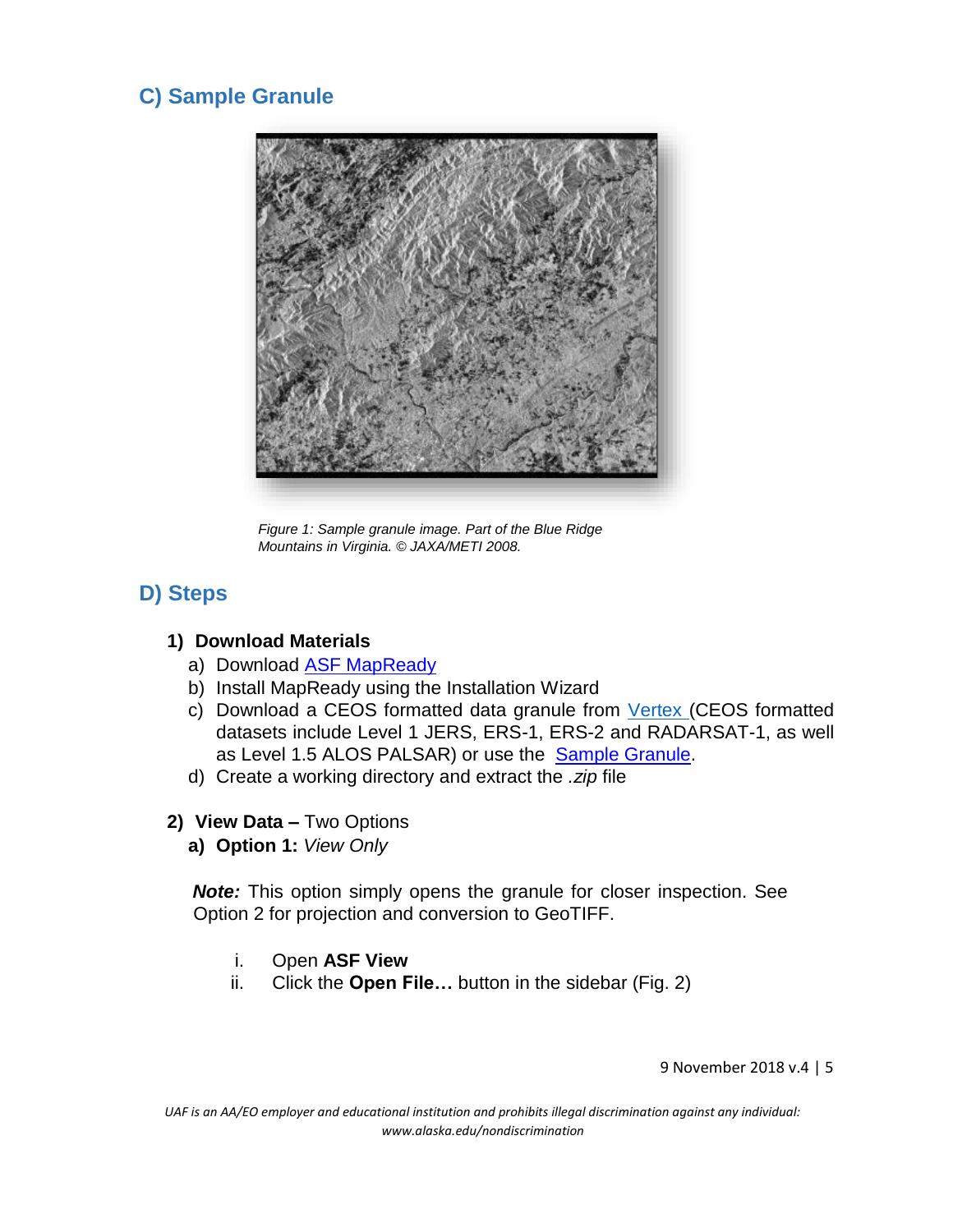

*Figure 2: Data type menu within the Select File window*

- iii. In the *Select File* menu, change the data type to **CEOS Level 1 Data Files** for non-PALSAR data or to **ALOS Image** for PALSAR data (Fig 2).
- iv. Navigate to your working directory.
- v. Double-click an image file to open it in the *View* window (*Fig. 3*).

**Hint:** Press the <**End**> key on your keyboard to view the entire image.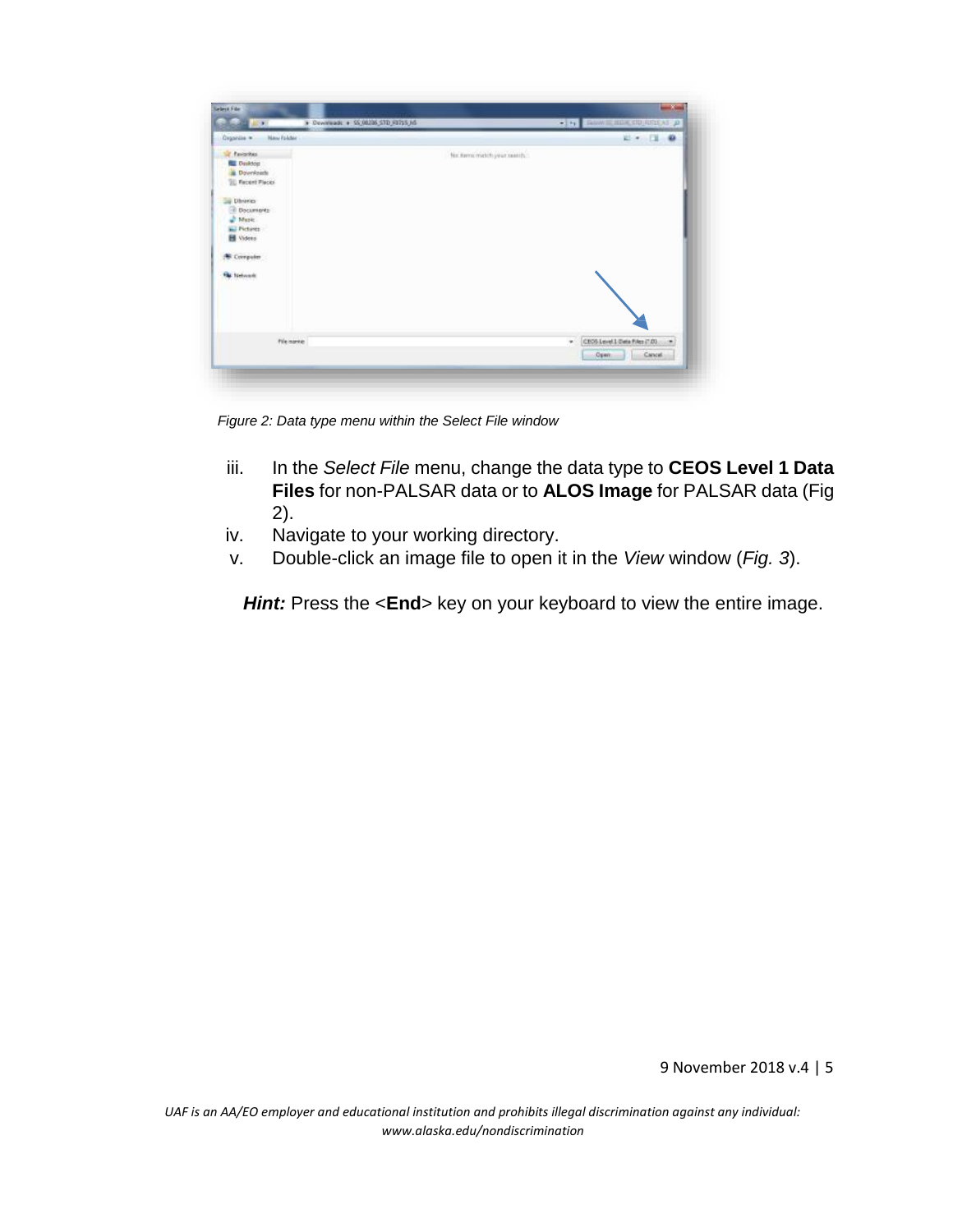

*Figure 3: Blue Ridge Mountains, sample granule image displayed in ASF MapReady. © JAXA/METI 2007*

**b) Option 2:** *Geocode and Export to GeoTIFF in MapReady*

*Note:* This option creates a GIS-ready GeoTIFF in a projection of your choice.

- i. Open *ASF MapReady*
- ii. In the *Input Files* section, ensure **Add:** is set to **CEOS Level 1** and click **Browse…**

| Add: CEOS (Level 1) | Browse |
|---------------------|--------|
|                     |        |

- iii. Change the Select File menu to **CEOS Level 1 Files** for non-PALSAR data, or to **ALOS Image** for PALSAR granules, and navigate to your working directory.
- iv. Double-click an image file to load it into *MapReady*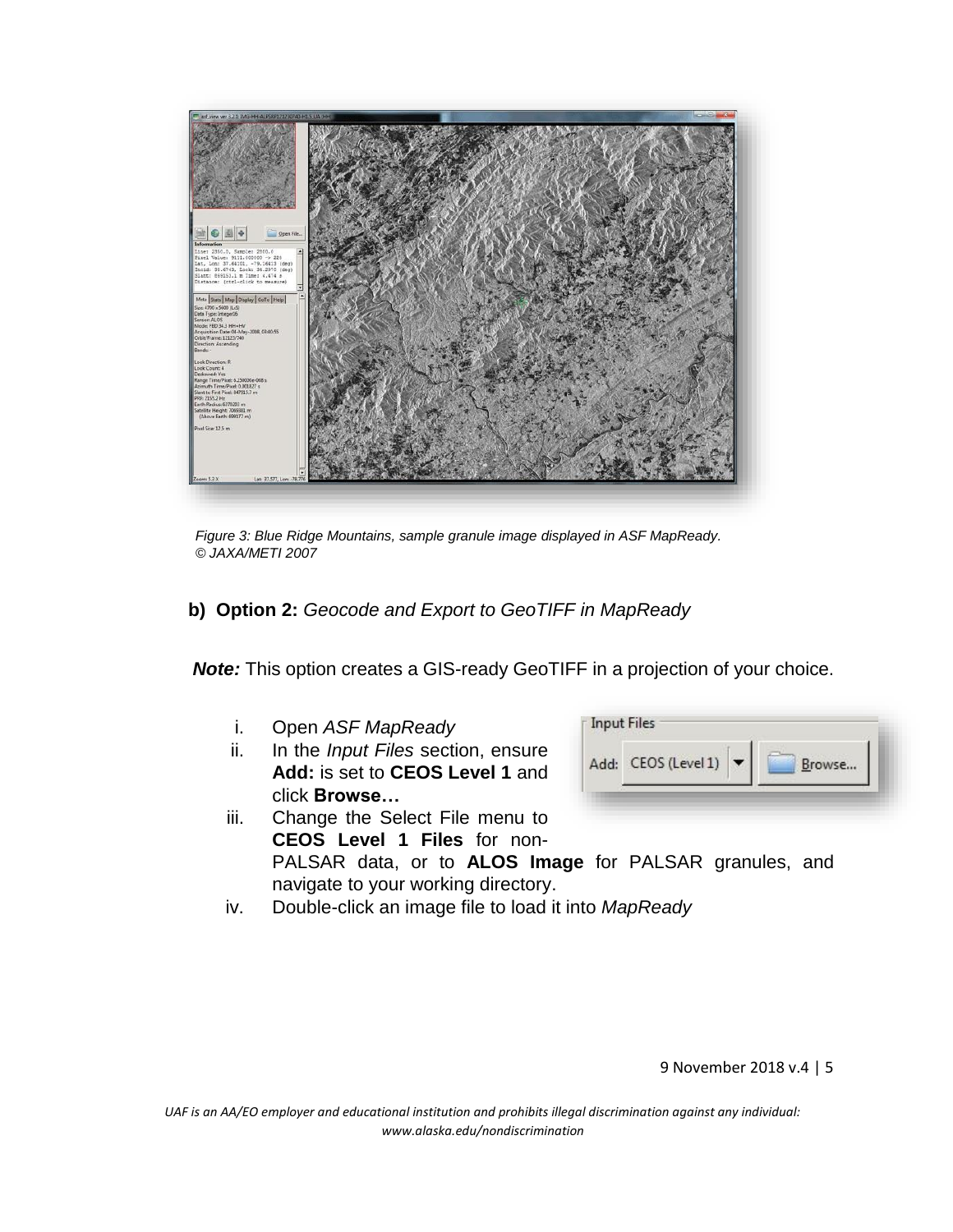v. In the *General* tab under *Select Processing Steps*, check **Geocode to a Map Projection** and **Export to a Graphics File Format** (Fig 4).



*Figure 4: General tab with the correct processing steps for geocoding checked*

vi. Click on the *Geocode* tab, and select a *Map Projection* (Fig 5).

| <b>UTM</b><br>Map Projection: | ÷<br>User Defined                            | Data type: Amplitude<br>Terrain Correction: No<br>÷<br>Geocoding: UTM<br>Zone: <from metadata=""></from> |  |
|-------------------------------|----------------------------------------------|----------------------------------------------------------------------------------------------------------|--|
| Zone:                         | Specify Height<br>Avg Height                 | Datum: WGS84<br>Resampling Method: bilinear<br>Export: GeoTIFF (filoat)<br>meters.                       |  |
|                               | Specify Pixel Size                           |                                                                                                          |  |
|                               | Poel Size<br>$WGS84$ $\Rightarrow$<br>Datum: | meters                                                                                                   |  |
|                               | Bilinear<br><b>Resample:</b>                 | ÷                                                                                                        |  |
| Ignore projection errors      |                                              |                                                                                                          |  |

*Figure 5: Geocode tab with UTM selected as the Map Projection*

9 November 2018 v.4 | 5

*UAF is an AA/EO employer and educational institution and prohibits illegal discrimination against any individual: www.alaska.edu/nondiscrimination*